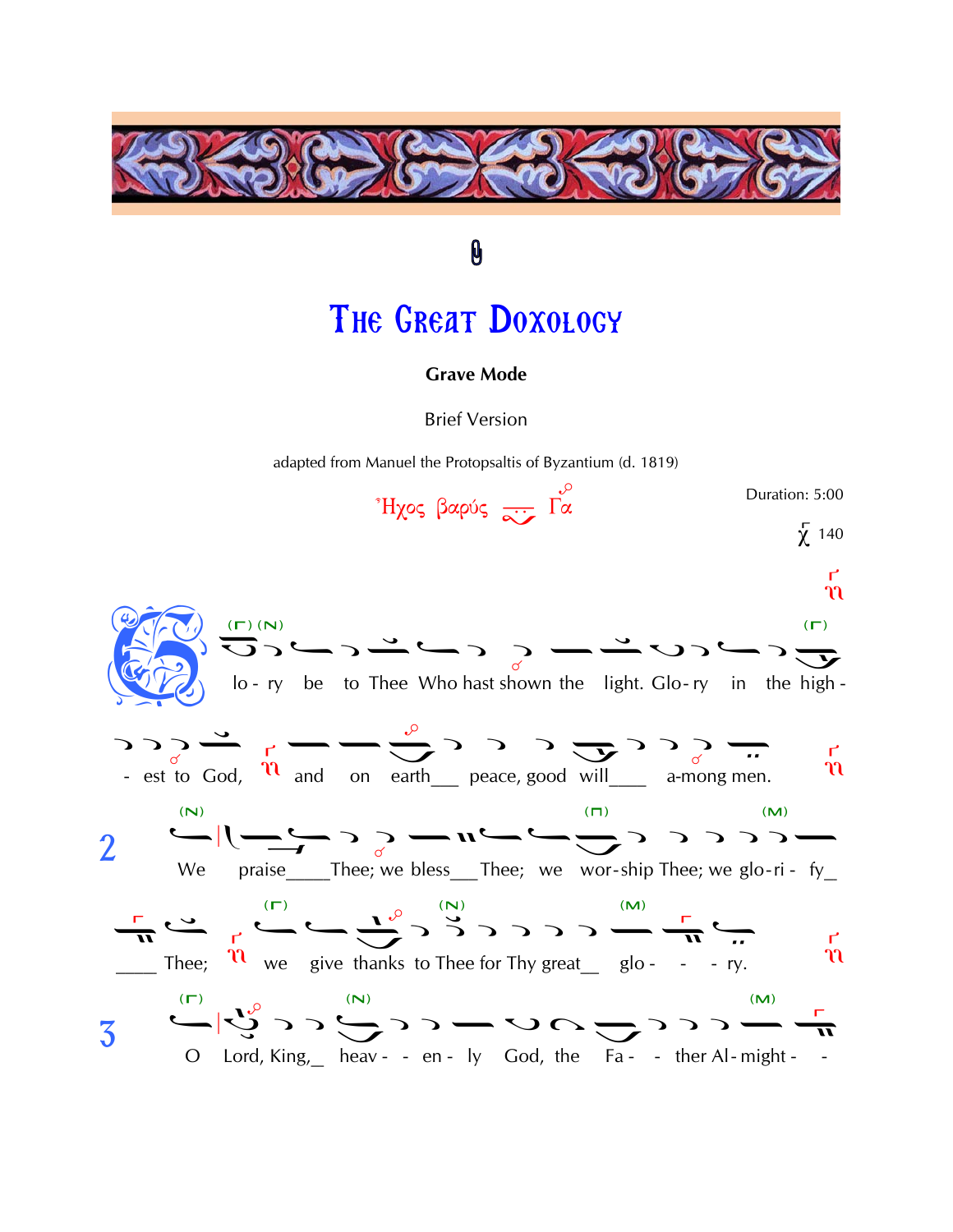## Brief Doxology - Grave Mode

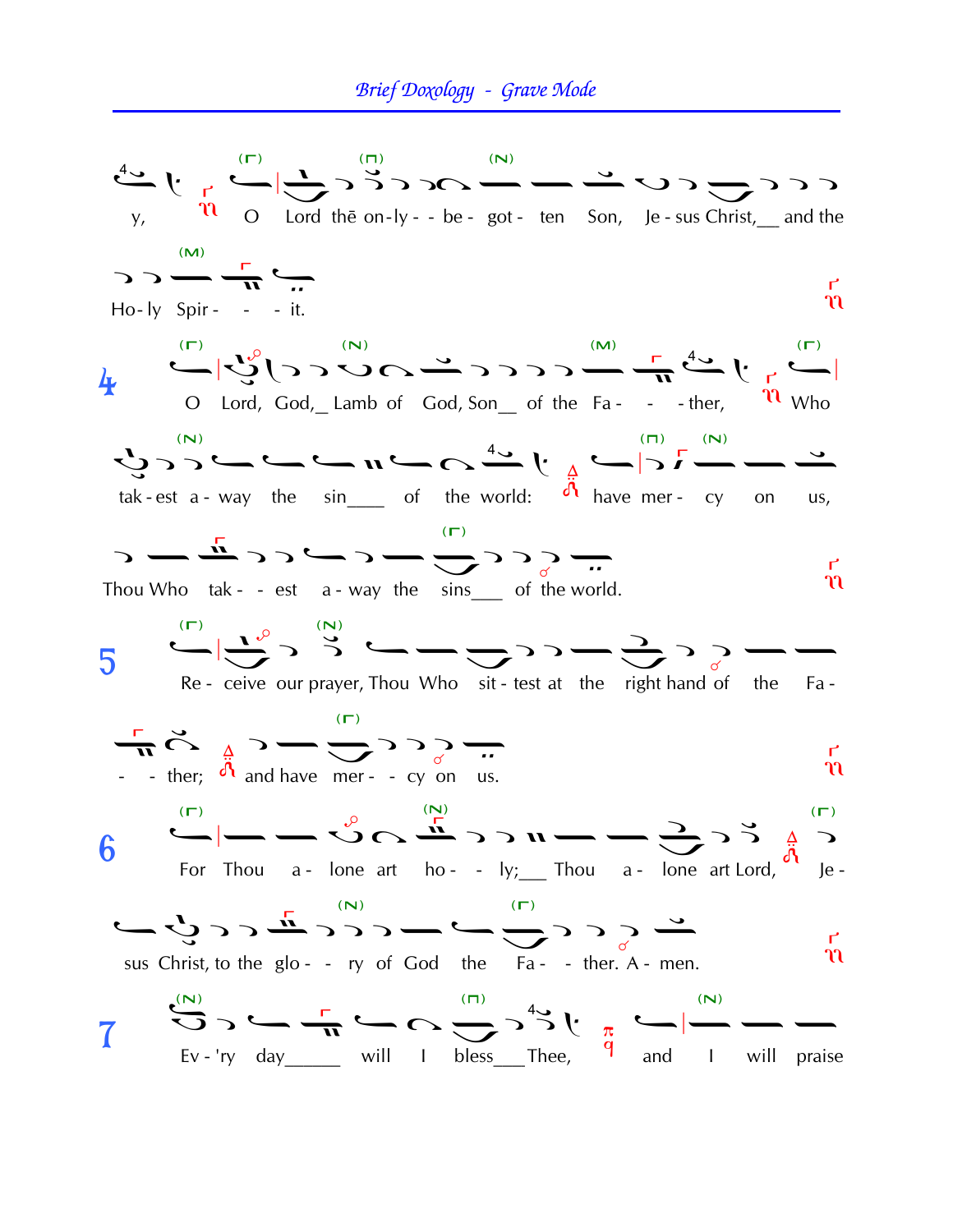#### Brief Doxology - Grave Mode

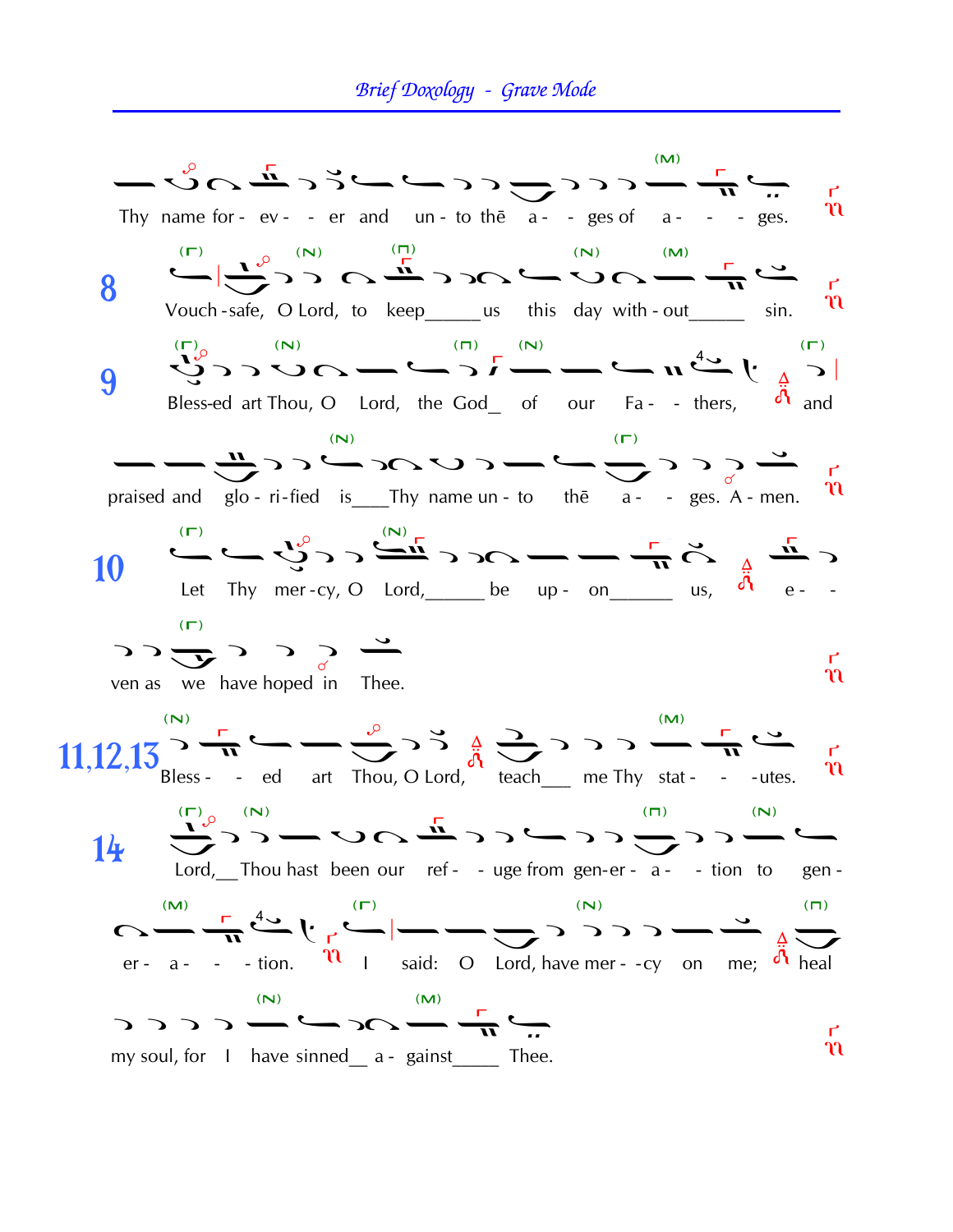## Brief Doxology - Grave Mode